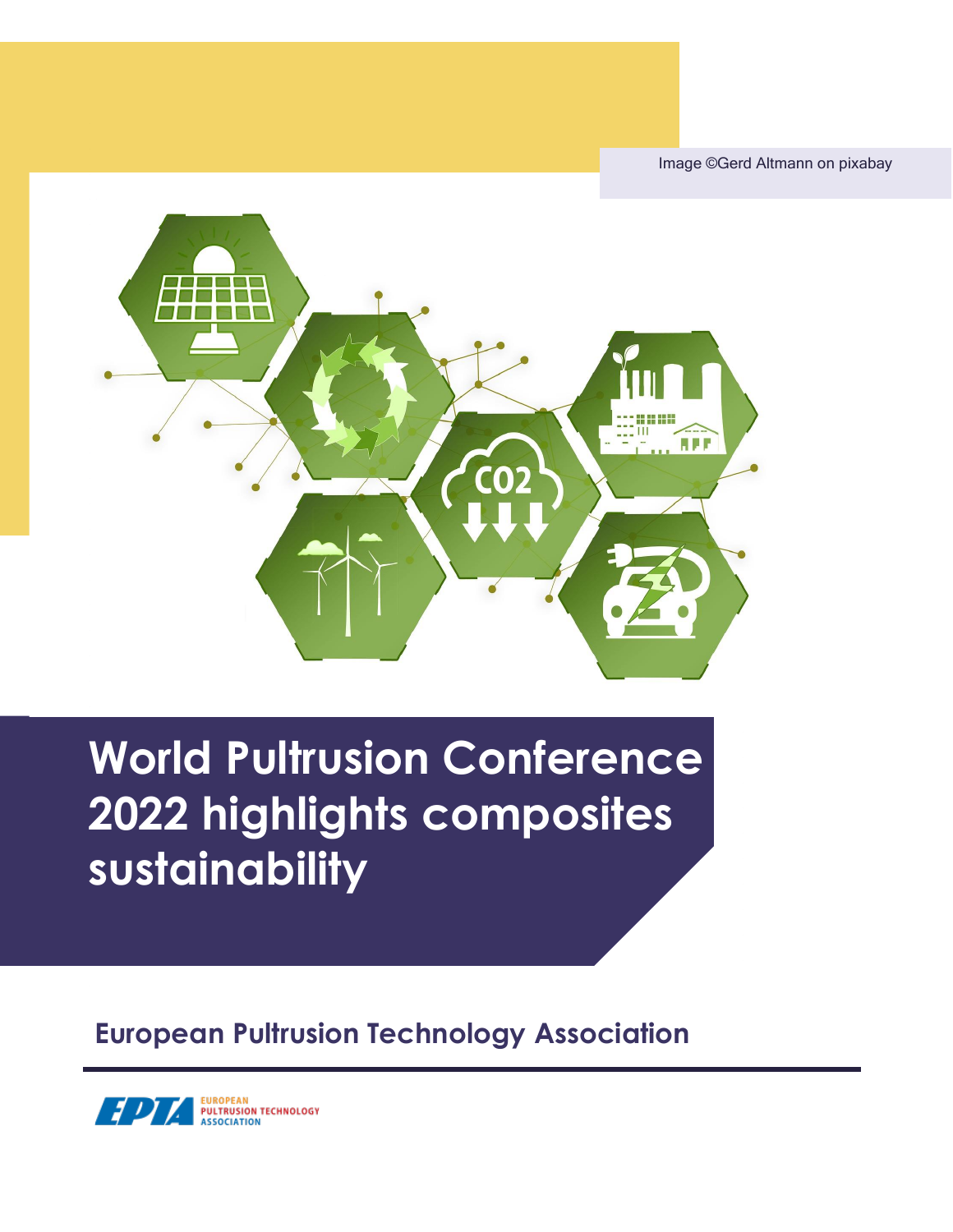More than 130 professionals from the global pultrusion community gathered at the 16<sup>th</sup> World Pultrusion Conference in Paris on 5-6 May 2022. The conference is organised by the European Pultrusion Technology Association (EPTA) in collaboration with the American Composites Manufacturers Association (ACMA) and takes place every two years. A packed programme offered delegates the opportunity to learn from m ore than 25 international speakers sharing the latest information on market trends, developments in materials, processing and simulation technologies, and innovative pultruded applications in key markets such as building and infrastructure, transportation and wind energy. The final session of the event highlighted Sustainability & Recycling Solutions, with talks exploring the use of bio-based materials in pultrusion, applications for recycled carbon fibre, the outlook for composites circularity, and the importance of improving sustainability throughout the value chain.

#### **Progress in 'bio-pultrusion'**

Professor Markus Milwich from the German Institutes for Textile and Fiber Research Denkendorf (DITF) kicked off the session with his presentation *Pultrusion process for* sustainable bio-based epoxy and natural fibre composites.

DITF Denkendorf was established in 1931 to research on natural and celluslose based fibres as native alternatives to cotton and wool. Today, its application-oriented research encompasses the entire textile value chain 'from molecule to product.' The manufacture of more sustainable composites combining natural or cellulosic fibres and bio-based resins is one area of focus.

Composites based on cellulosic fibres and naturals fibres like hemp, flax hop (and others) offer a number of benefits, including lower density and high specific strength comparable to glass fibre composites, greater vibration damping than glass and carbon fibre composites, heat insulation and high impact strength. Milwich introduced a selection of collaborative projects investigating pultrusion with natural/cellulosic fibres and bio-based resins.



Natural fibre composites can offer a more sustainable material for architectural projects.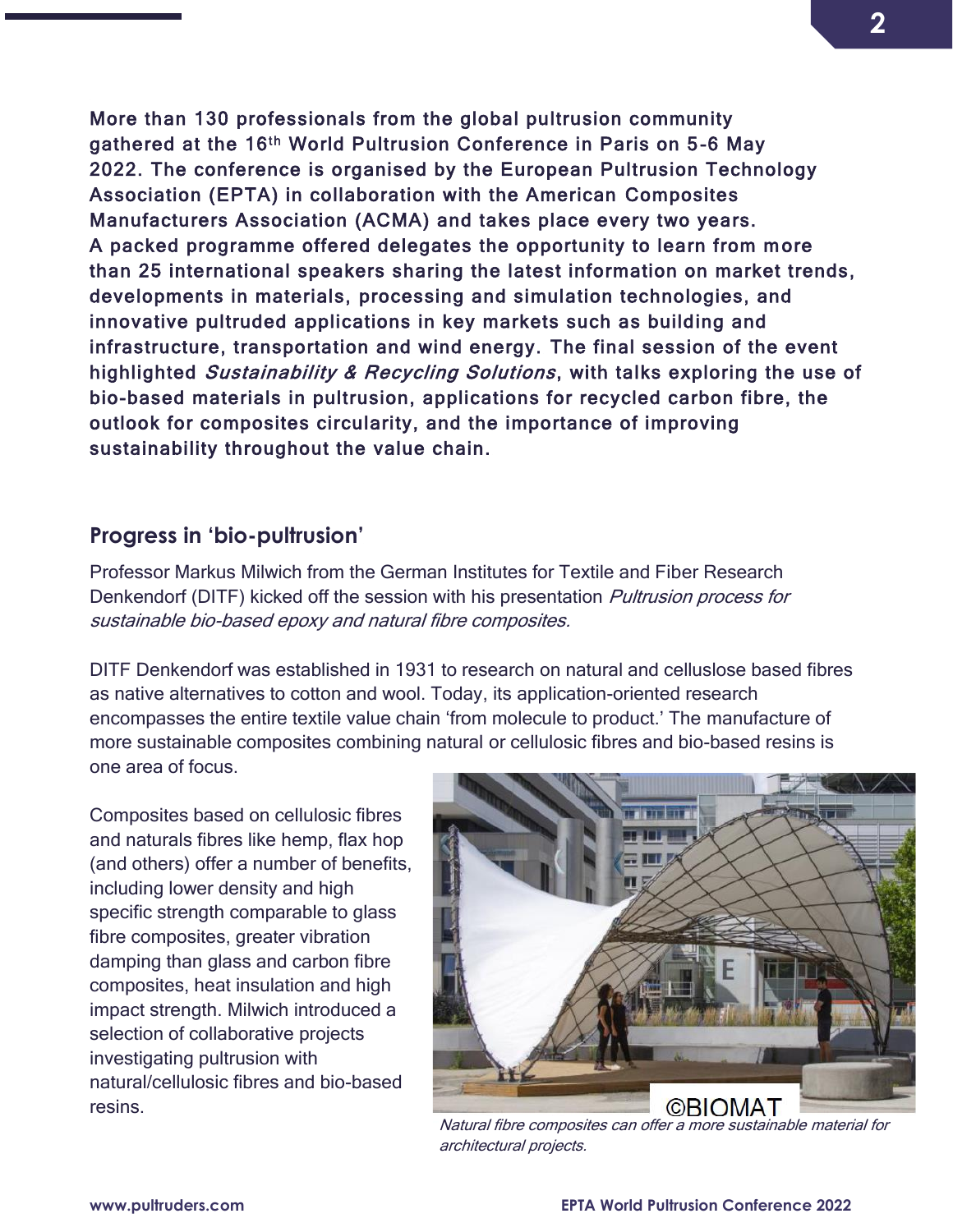The BioMat Pavilion inaugurated on the University of Stuttgart campus in 2021 is described as an active-bending structure fabricated from natural fibres. The lightweight structure combines 'bamboo-like' natural fibre-based pultruded profiles with a tensile membrane. In this project, DITF collaborated with the university's Department of Biobased Materials and Materials Cycles in Architecture (BioMat) group and other partners to produce hollow profiles based on flax and hemp fibres and a standard epoxy resin as well as a bio-epoxy resin.

DITF is also part of a project to develop a pultruded façade profile from regenerated cellulose filaments and a bio-resin system based on epoxidised linseed (vegetable) oil, while the PULaCell project is developing bio-based cellulose fibre-reinforced biobased polyurethane profiles designed to strengthen wood construction materials. German company Manaomea is pultruding parts for custom-made furniture using discarded textiles, natural fibres and a selfdeveloped bio-based resin.

#### **When does it make sense to use recycled carbon fibre?**

The use of recycled carbon fibre (rCF) materials in carbon fibre reinforced plastic (CFRP) components has the potential to reduce their cost and carbon footprint. However, it is currently only used to a limited extent since manufacturers are uncertain about the technical performance of available rCF products, how to process them, and the actual benefits achievable. Therefore, it is necessary to investigate under which conditions the use of rCF makes sense from a technical, environmental and economic point of view. Kerstin Angerer from the Fraunhofer Institute for Casting, Composite and Processing Technology IGCV discussed a project which addresses these challenges in her presentation Recycling of CFRP – an approach from a technical, ecological and economic perspective.

Fraunhofer IGCV is partnering with the Institute for Textile Technology (ITA) Augsburg in the two-year MAI ÖkoCaP project funded by the German Federal Ministry for Economic Affairs and Climate Action. The objective is to establish a reliable and transparent basis for decision making which allows the benefits of using rCF in different industrial applications to be estimated. At the end of the project (March 2023), the results will be summarised in a guide and made available in a web-based app so that small- and medium-sized companies will be able to make decisions about using rCF without having to invest significant resources into familiarising themselves with this complex subject.

To establish a sound basis for evaluating the ecological, economic and functional benefits of rCF a broad base of high-quality data is required. The project will consider a number of material- and process-related variables and their relationship with component quality, environmental impact and product costs. The project's scope includes: matrix (thermoplastic and thermoset); fibre (pyrolysed carbon fibre, dry production waste); nonwoven production (carding, wet-laid, airlaid); further processing (organosheet production); part production (wet compression moulding, nonwoven melt pultrusion, vacuum assisted resin infusion.) Data collection and technical analysis will be followed by multi-critical evaluation of several process steps and process chains.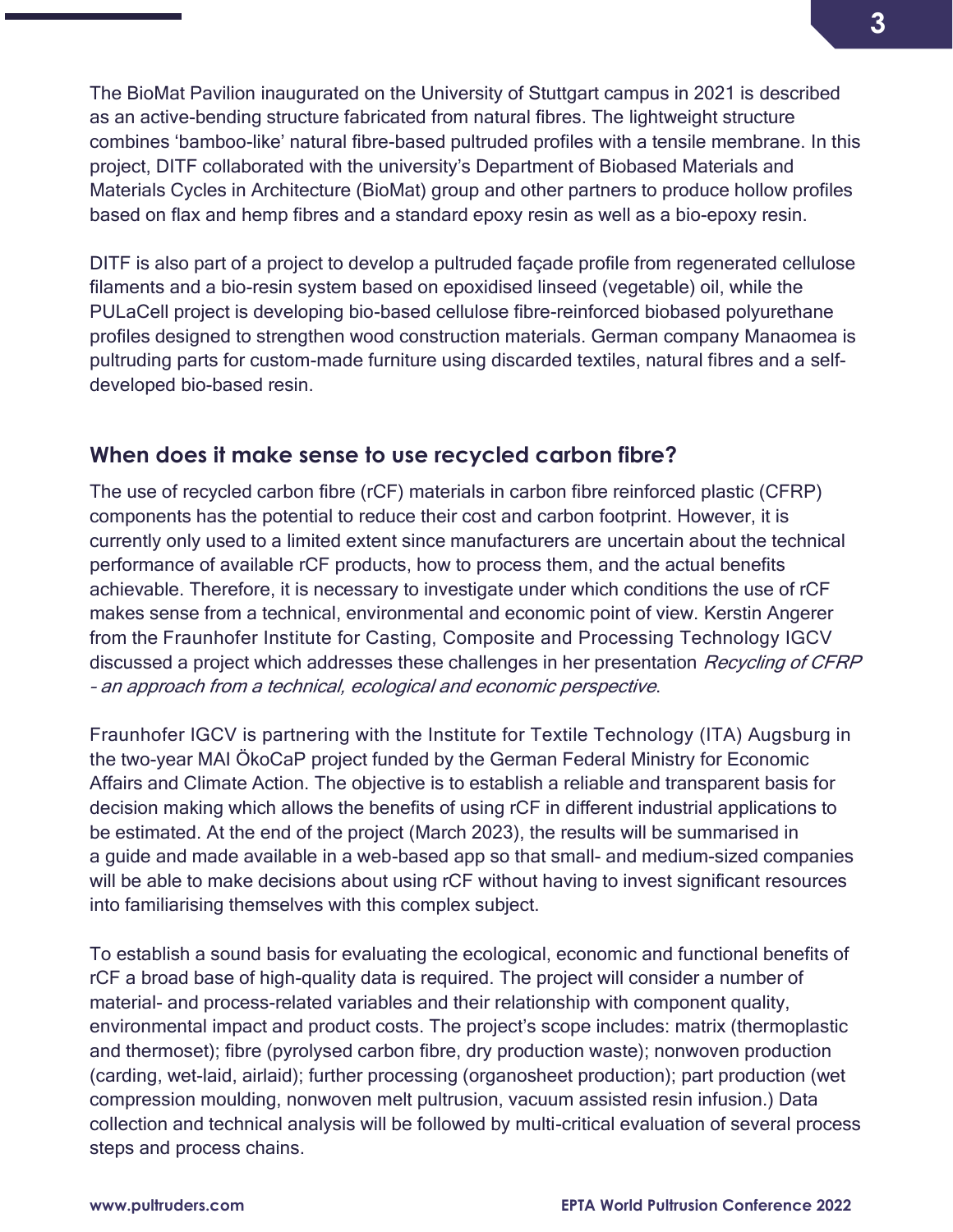#### Process chain: Melt pultrusion



Global warming potential calculation per 1 kg rCFRP component (1.5 m long, 0.03 m wide, 2.3 mm thick) produced by melt pultrusion. (Source: Fraunhofer IGCV.)

Angerer presented global warming potential (GWP) calculations for the manufacture of a rCFRP part combining a rCF nonwoven with polycarbonate (PC) resin using the melt pultrusion process. The analysis considered fibre matrix separation (shredding and pyrolysis), nonwoven production (carding) and part production (melt pultrusion). It was found that the GWP of the overall process chain is dominated by the production of PC granulate and the pyrolysis process; the melt pultrusion step has a limited effect. However, the GWP of the melt pultrusion stage itself can potentially be reduced by 15% by altering various parameters (such as reducing temperature and tool weight, increasing productivity, and switching to green energy). In most cases, reduced GWP also resulted in lower costs. The exception was the use of 100% green energy, which increased costs.

## **Circularity and recycling**

Circularity will be a future requirement for all materials, although the approach may differ for different markets. The European Composites Industry Association (EuCIA) is working with the composites industry, OEMs and other stakeholders to ensure that composites are becoming truly circular, with the aim of demonstrating this to the EU Commission. It is currently drafting a circularity roadmap for the composites industry.

In his presentation Recycling of composites: The cement kiln route - a cornerstone for circularity, Dr. Jaap van der Woude, chairman of EuCIA's Sustainability Working Group, reviewed the definitions of composites recycling and composites circularity. *Composites* recycling involves the conversion of waste composite materials into new materials and objects, not necessarily for the manufacture of new composite products, enabling reduction of resource depletion. *Composites circularity* is the conversion of composite waste into new materials and objects specifically for the manufacture of new composite products, enabling reduction of resource depletion *and* retention of the intrinsic value associated with composite properties.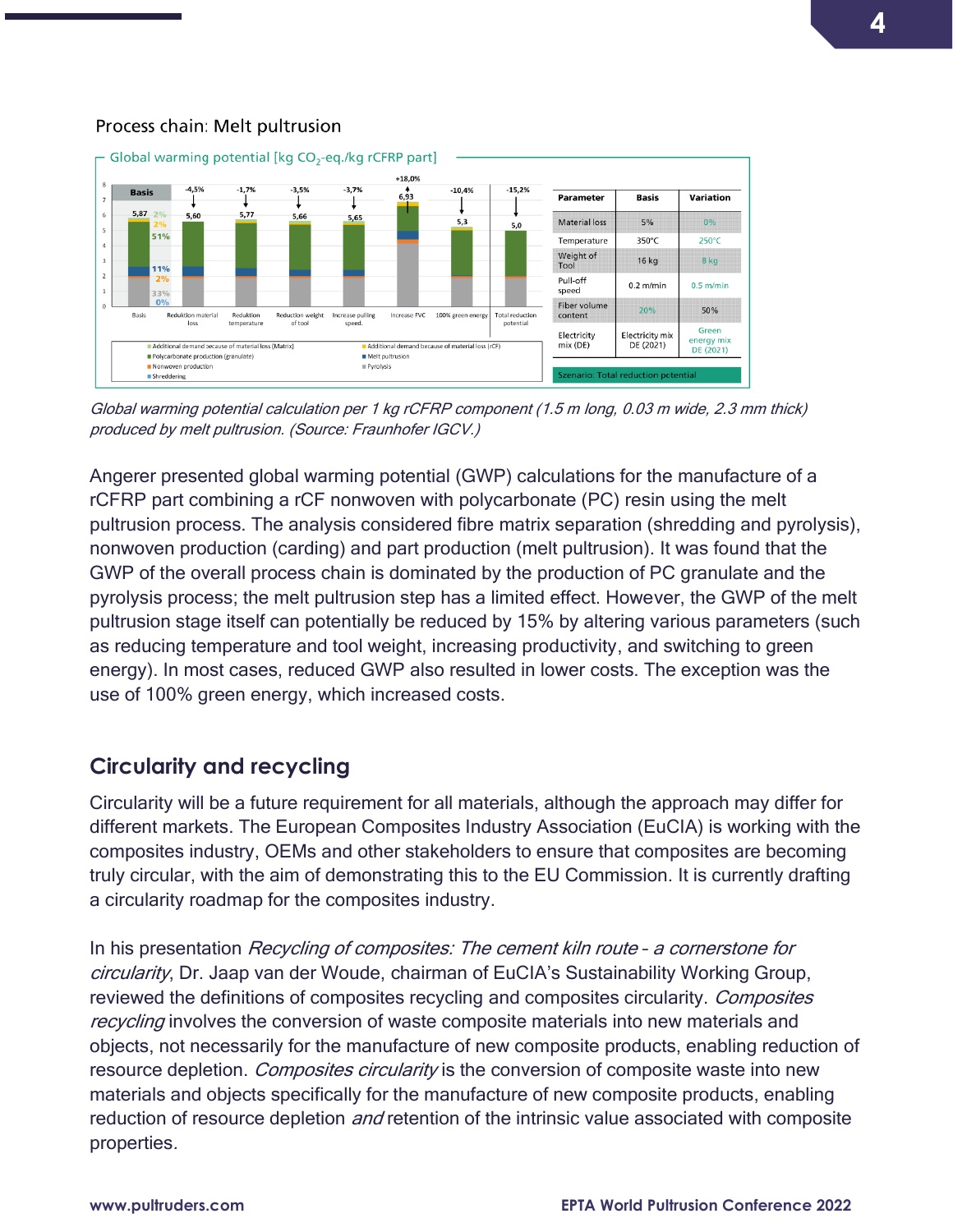He went on to explain that co-processing of glass fibre thermoset composite waste in cement kilns  $is$  recycling. This solution is fully compliant with the EU's Waste Framework Directive and in commercial operation at industrial scale in Germany. EuCIA collaborated with the European Cement Association (CEMBUREAU) on a position paper for the EU Commission's Joint Research Centre (JRC) which outlines the benefits of co-processing end-of-life composites in cement manufacturing.

Co-processing is seen as a main pathway for reduction of  $CO<sub>2</sub>$  intensity in cement manufacturing and an essential element in the cement sector's vision of achieving carbon neutrality by 2050. When ground composites waste is employed in co-processing the glass fibre is used as a raw material in the manufacture of the cement clinker, and the polymer matrix is burned as fuel for the process. This reduces both the use of natural raw materials and fossil energy sources. Initial studies have indicated that co-processing with composites has the potential to reduce the global warming impact of cement manufacture by up to 16%, but updated data and a better understanding of the full life cycle assessment (LCA) of the process is needed. Ways to separate carbon and glass fibre waste and combine glass fibre composite waste streams to provide increased volumes for cement manufacturing are also required.

Van der Woude continued by discussing technologies in development to allow recovery of fibre and/or resin from composites, such as solvolysis, pyrolysis and chemical recycling, but emphasised the LCA (energy demand) of these processes needs to be better understood. He introduced the 'circularity waterfall,' a proposed priority system for composites circularity, which highlights the continued need for co-processing. EuCIA believes that composites recycling is an integral part of the life cycle of composite parts and the cement kiln route is, and will remain, a cornerstone for the composite industry's long-term circularity strategy.



## Proposed priority system for composites circularity... Maximize value...

The 'circularity waterfall' for composite materials. (Source: EuCIA.)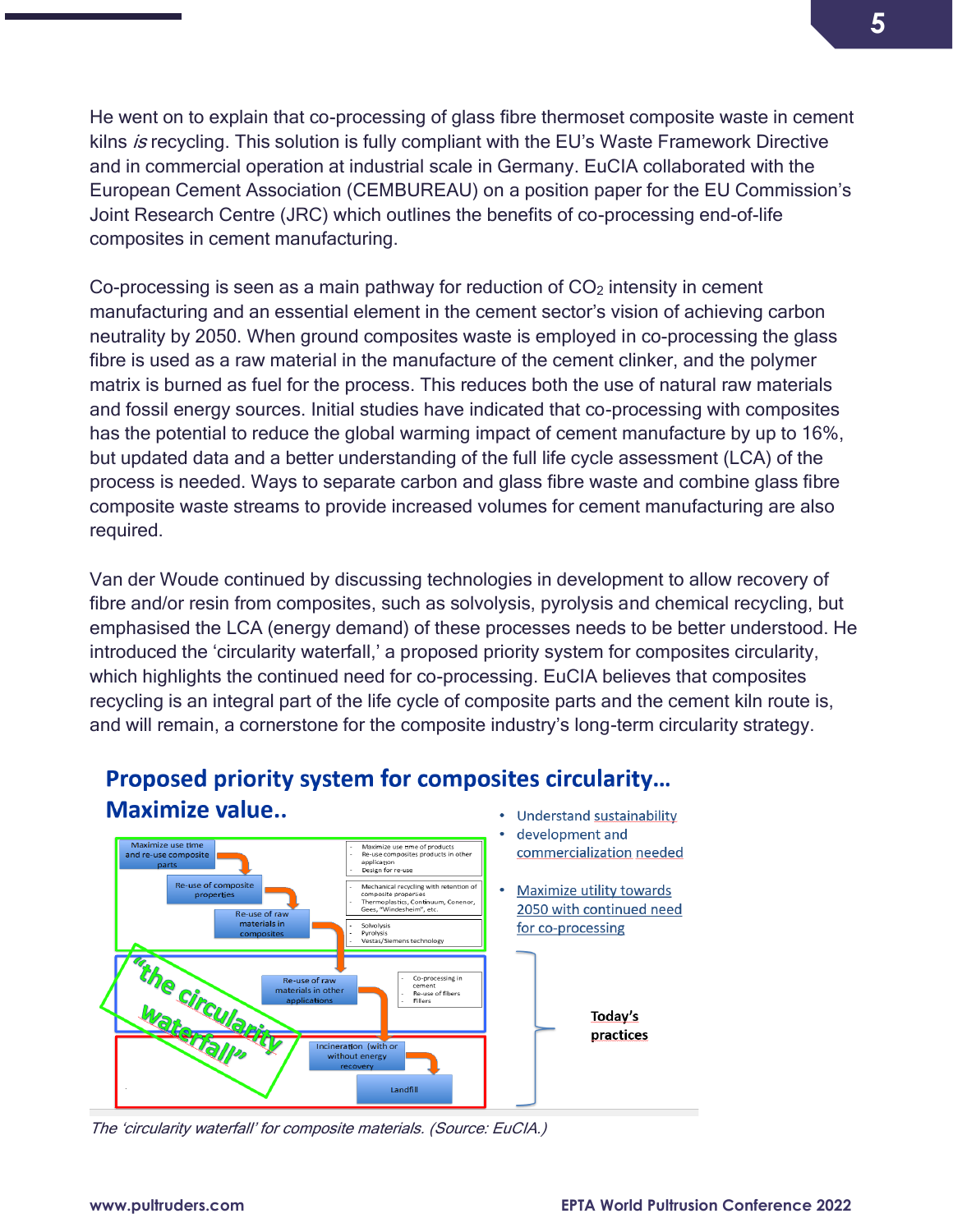EuCIA is calling on the composites industry to fully commit to seeking and supporting commercially- and environmentally-viable circular solutions for composites waste, which are proven by LCA data and acceptable to the EU Commission and other governing bodies. It is collaborating with WindEurope, Cefic (the European Chemical Industry Council), European Boating Industry (EBI) and other stakeholders in several cross-sector initiatives to advance novel approaches.

## **Working together**

In the final talk of the conference, *Keen to be green - working together as the composites* industry, Thomas Wegman, Marketing Manager EMEA at resins manufacturer AOC, discussed how sustainability is essential for long-term viability of business operations along the entire value chain to ensure the health and safety of staff, minimise waste generation and

greenhouse gas (GHG) emissions, and reduce costs. The company's actions to improve sustainability include programmes to reduce energy, waste and GHG emissions from AOC operations, the development of 'greener' and low VOC emission resins, ensuring compliance with chemicals legislation such as REACH, and involvement in EuCIA's waste management initiatives.

AOC's Next™ brand of sustainable resins includes products that help to reduce VOC emissions, including styrene-free and low-styrene formulations, and resins manufactured using biobased raw materials and recycled PET (rPET). Increased use of bio-based resins reduces dependence on fossil-based raw materials and offers opportunities to improve supply security and (in some cases) performance. The use of biobased materials sometimes results in a lower



At AOC's Filago plant, audits, monitoring programmes and investigations by a dedicated project team identified various ways to reduce energy consumption and associated CO<sup>2</sup> emissions. (Image @ AOC.)

environmental footprint, but not always, Wegman notes, and in AOC's experience customers appreciate better performance but are reluctant to pay only for a 'bio feature.'

AOC has also been developing resins based on rPET and Wegman highlighted the opportunity for Europe to make better use of this valuable resource for making synthetic resins. Use of rPET in resin formulations improves material circularity and reduces consumption of virgin material (with associated reductions in energy and GHG emissions), whilst meeting performance requirements of customers.